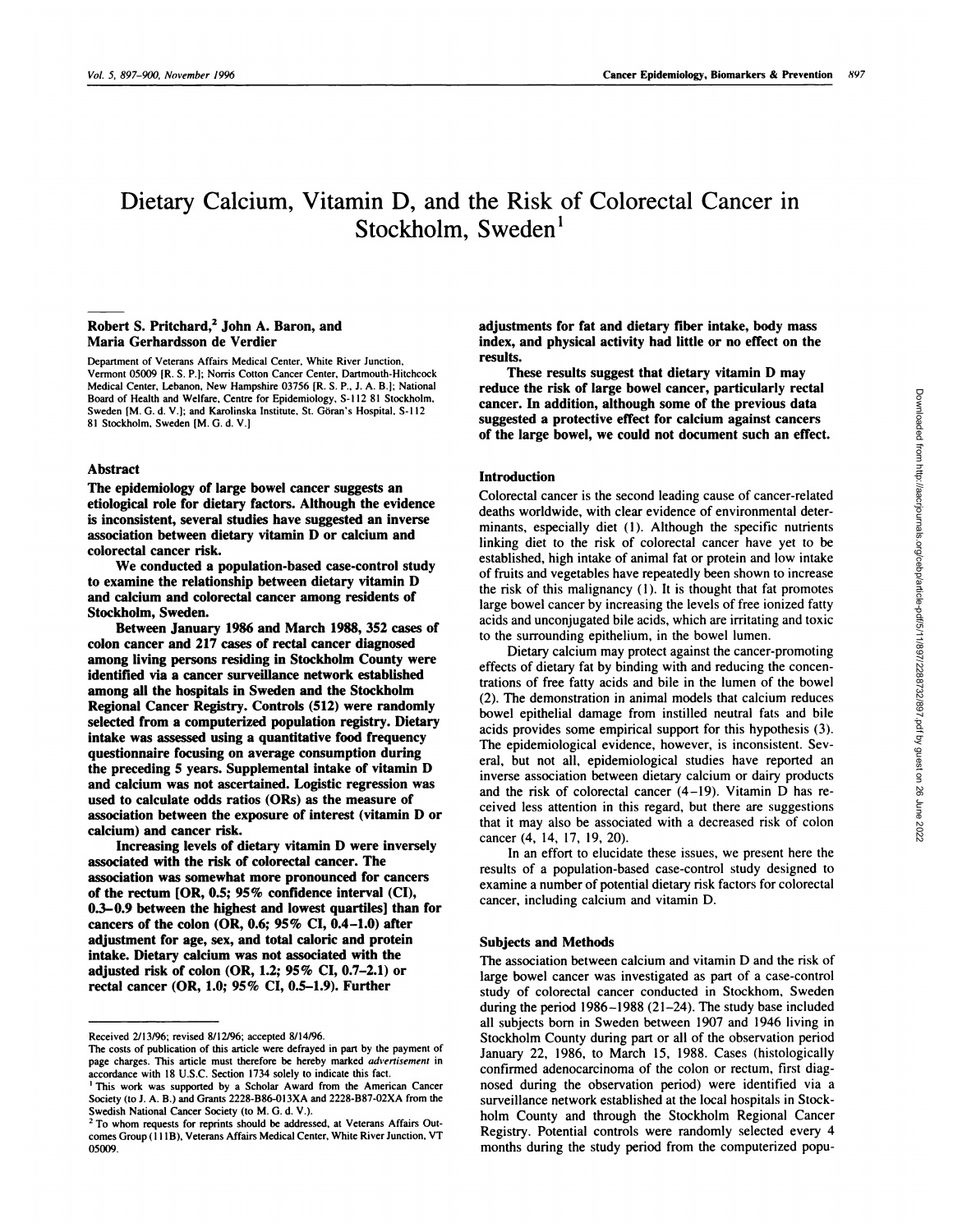lation registry within sex and four strata of year of birth (1907- 1916, 1917-1926, 1927-1936, 1937-1946).

Information regarding diet, height, weight, and other personal characteristics was obtained from study subjects by means of a questionnaire. Area hospitals were visited weekly by a research assistant who handed out the questionnaire to potential cases. Patients who were too ill to complete the questionnaire themselves were aided by the assistant. Cases identified through the Regional Car.cer Registry (19%), and all controls, were mailed an identical questionnaire after receiving an introductory letter and telephone call. If necessary, a telephone interview was used to obtain missing information from participants. Surrogate respondents were not used for subjects who died or who were too ill to participate.

The questionnaire included quantitative food frequency items, focusing on average consumption of 55 food items during the preceding S years, excluding periods of altered diet due to illness. The food items, including cheese and ice cream, were chosen to represent more than 80% of the foods in the Swedish diet. Response alternatives were never, less than 1 time per month, 1-3 times per month, 1-4 times per week, and more than 4 times per week. Information on portion size was also requested as "small," "standard," or "large" using a photographic guide. In addition, each study participant provided information on the number of servings of regular and skim milk, yogurt, and fil (a milk-like beverage favored in Sweden) consumed in a week. Additional questions regarded height and weight 5 years prior to the study. Other items focused on occupational and recreational exercise, and the two exercise responses were combined into a single scale: very active (very active in work and/or recreation), moderately active (moderately active, but not very active, in work and/or recreation), and inactive (inactive in both work and recreation). The use of supplemental calcium and vitamin D was not ascertained.

From the data provided, intake of total energy, fat, fiber, protein, calcium, and vitamin D was computed using the nutrient data base at the Swedish National Food Administration. The total amount of milk-like products consumed in one week was taken as the sum of the number of servings of milk, yogurt, and fil.These variables were divided into quartiles based on the distribution of intake among the controls. Body mass index [weight (kg)/height  $(m<sup>2</sup>)$ ] was based on weight 5 years ago and was similarly categorized into quartiles based on the distribution among the controls.

 $ORs<sup>3</sup>$  were used as the measure of association between the exposures of interest (calcium intake or vitamin D intake) and the risk of colorectal cancer. These were calculated using likelihood ratio techniques with unconditional logistic regression using the Stata statistical package (College Station, TX). In the analyses, calcium and vitamin D consumption were considered separately as categorical and linear variables. The categories were selected based on the distribution of intake among controls. All ORs were adjusted for age (eight categories) and sex. In addition, the ORs were adjusted for the following risk factors, which were previously shown to be associated with the risk of colorectal cancer in this data set: total energy intake, total fat intake, total protein intake, total dietary fiber intake, body mass index (21), and physical activity (22). These van ables were entered as categorical variables. Possible effect modification was considered by fitting separate models for each sex, age group ( $\leq 69$  and  $> 69$ ), and quartile of fat intake. The

| <sup>3</sup> The abbreviations used are: OR, odds ratio; CI, confidence interval. |  |  |  |  |  |
|-----------------------------------------------------------------------------------|--|--|--|--|--|
|-----------------------------------------------------------------------------------|--|--|--|--|--|

| Characteristics of cases and controls<br>Table 1 |                        |                 |                 |  |  |  |
|--------------------------------------------------|------------------------|-----------------|-----------------|--|--|--|
|                                                  | Rectal cancer          | Colon cancer    | Controls        |  |  |  |
| Number                                           | 217                    | 352             | 512             |  |  |  |
| % female                                         | 50.7                   | 53.7            | 53.9            |  |  |  |
| Age (yr)                                         | $66.9 \pm 8.5^{\circ}$ | $68.4 \pm 8.9$  | $67.7 \pm 9.0$  |  |  |  |
| Energy intake (kcal/day)                         | $1834 \pm 580$         | $1816 \pm 580$  | $1727 \pm 524$  |  |  |  |
| Protein intake (g/day)                           | $68.8 \pm 22.2$        | $67.4 \pm 22.0$ | $62.8 \pm 22.5$ |  |  |  |
| Fat intake (g/day)                               | $68.3 \pm 25.3$        | $67.7 \pm 24.7$ | $63.3 \pm 24.6$ |  |  |  |
| Carbohydrate intake (g/day)                      | $223 \pm 75$           | $221 \pm 73$    | $213 \pm 64$    |  |  |  |
| Calcium intake (mg/day)                          | $943 \pm 363$          | $933 \pm 360$   | $865 \pm 344$   |  |  |  |
| Vitamin D intake $(\mu g / day)$                 | $5.02 \pm 2.8$         | $4.88 \pm 2.74$ | $4.93 \pm 4.24$ |  |  |  |

**<sup>a</sup>** Mean *±* **SD.**

statistical significance of the effect modification was considered by introducing interaction terms between categories of exposure into the logistic models and examining the associated change in deviance. Finally, in separate models, the consumption of dairy products was considered as the exposure of inter est.

## **Results**

A total of 452 cases of colon cancer, 268 cases of rectal cancer, and 624 controls were identified for participation in the study. The nonresponse rate was 22% among potential cases (25 refused, 32 disabled, 79 dead, 15 not located, and 10 incomplete answers) and 19% among potential controls (79 refused, 24 disabled, 3 dead, 6 not located, and 7 incomplete answers), leaving 352 cases of colon cancer, 217 cases of rectal cancer, and 5 12 controls for analysis. Characteristics of the cases and controls are summarized in Table 1.

There was no association between vitamin D consumption and the age- and sex-adjusted risk of either colon cancer (OR, 1.0; 95% CI, 0.7-1.6 for highest *versus* lowest quartile) or rectal cancer (OR, 1.1; 95% CI, 0.7-1.8; Table 2). However, after further adjustment for total energy and protein intake, increased vitamin D intake was associated with a decreased risk of colorectal cancer. The associations were somewhat stronger for rectal than for colon cancer. Compared to the lowest quartile, subjects in the highest quartile of vitamin D intake had a 50% decrease in the odds of rectal cancer (OR, *0.5;* 95% CI, 0.3-0.9) and a 40% decrease in the odds of colon cancer (OR, 0.6; *95%* **CI, 0.4-1.0).** Further adjustments for fat and dietary fiber intake, body mass index, and physical activity had little or no effect on the results.

We next examined whether the association between vita min D and diet-adjusted cancer risk was modified by age, sex, or level of dietary fat intake. The inverse relationship between vitamin D and the risk of colon and rectal cancer were broadly similar in older and younger subjects (Table 3). On the other hand, for both cancers of the colon and rectum, the associations were stronger for women (OR for cancer of the colon, quartile IV *versus* quartile I, 0.4; *95%* CI, 0.2-0.9; OR for cancer of the rectum, 0.3; *95%* CI, 0.1-0.8) than for men (OR for colon, 0.9; 95% CI, 0.4-1.8; OR for rectum, 0.8; *95%* CI, 0.3-1.8). For rectal cancer, the inverse association between vitamin D and cancer risk did not differ by the level of dietary fat intake. However, there was a suggestion that colon cancer risk was modified by dietary fat. Among subjects with low fat intake, there was no association between vitamin D and the risk of colon cancer (OR, 1.0; 95% CI,  $0.4-0.9$ ), whereas there was a 60% decrease in cancer risk among subjects with a high fat intake (OR, 0.4; 95% CI, 0.2-0.9). None of the corresponding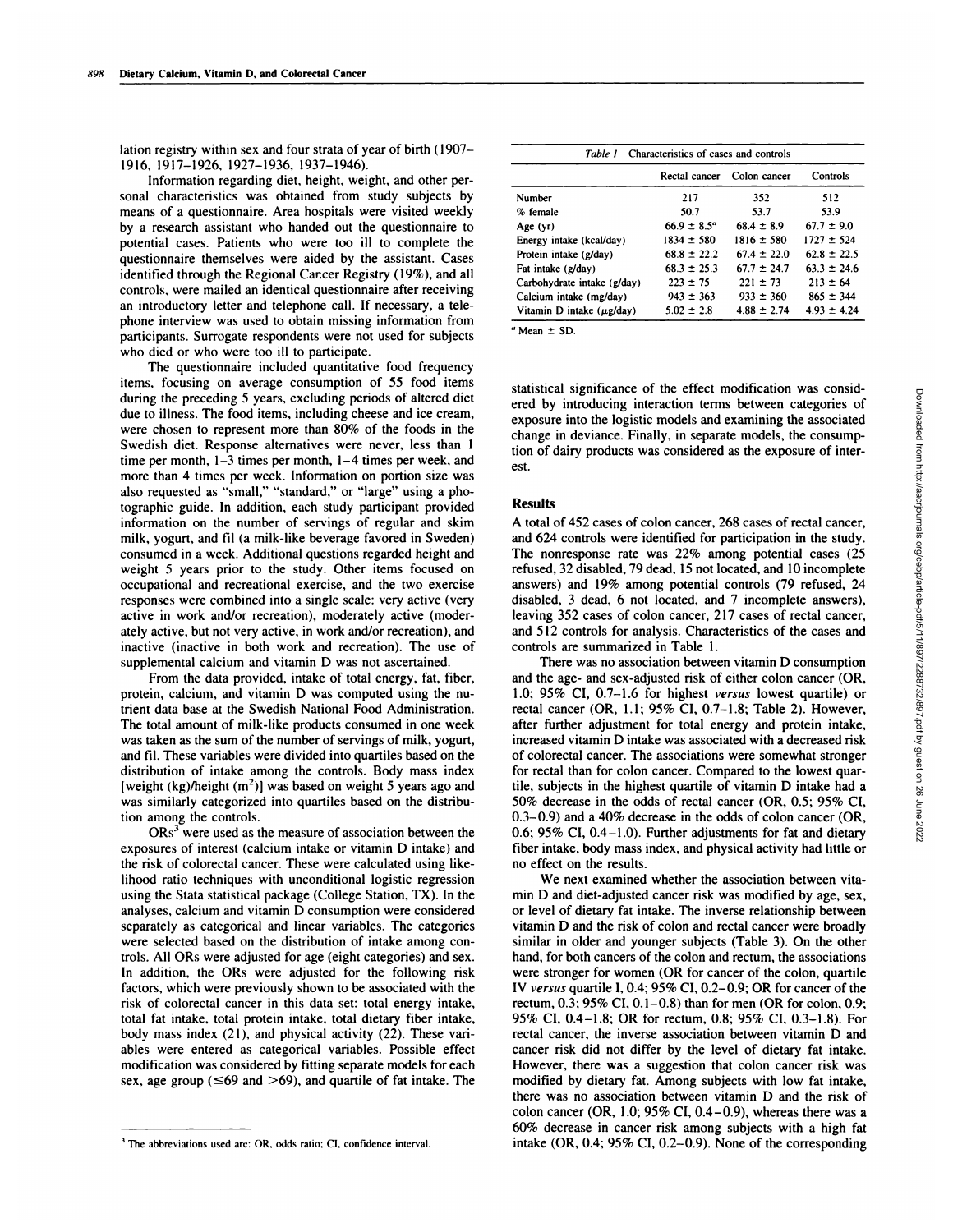|                        | No. of   |       | Colon cancer                       |                              | No.         | Rectal cancer                     |                           |
|------------------------|----------|-------|------------------------------------|------------------------------|-------------|-----------------------------------|---------------------------|
| Exposure               | Controls | Cases | <b>OR</b><br>$(95\% \text{ Cl})^a$ | OR.<br>$(95\% \text{ CI})^2$ | of<br>cases | <b>OR</b><br>(95% Cl <sup>a</sup> | OR<br>$(95\% \text{ CI})$ |
| Vitamin D              |          |       |                                    |                              |             |                                   |                           |
| $\leq$ 2.8 $\mu$ g/day | 129      | 84    | 1.0                                | 1.0                          | 51          | 1.0                               | 1.0                       |
| 2.9–4.2 $\mu$ g/day    | 119      | 72    | $0.9(0.6-1.4)$                     | $0.8(0.5-1.2)$               | 46          | $0.9(0.6-1.5)$                    | $0.7(0.4-1.3)$            |
| 4.2-6 $\mu$ g/day      | 137      | 109   | $1.2(0.8-1.8)$                     | $0.9(0.6-1.4)$               | 60          | $1.1(0.7-1.7)$                    | $0.7(0.4-1.2)$            |
| $\geq$ 7 µg/day        | 127      | 87    | $1.1(0.7-1.6)$                     | $0.6(0.4-1.0)$               | 60          | $1.1(0.7-1.8)$                    | $0.5(0.3-0.9)$            |
|                        |          |       | $P^c = 0.939$                      | $P = 0.076$                  |             | $P = 0.57$                        | $P = 0.083$               |
| Calcium                |          |       |                                    |                              |             |                                   |                           |
| $\leq 640$ mg/day      | 128      | 65    | 1.0                                | 1.0                          | 43          | 1.0                               | 1.0                       |
| $641 - 825$ mg/day     | 128      | 82    | $1.2(0.8-1.9)$                     | $1.2(0.7-1.8)$               | 39          | $0.9(0.6-1.5)$                    | $0.8(0.5-1.4)$            |
| 826-1056 mg/day        | 129      | 94    | $1.4(0.9-2.1)$                     | $1.2(0.7-1.9)$               | 66          | $1.6(1.0-2.5)$                    | $1.3(0.7-2.3)$            |
| $\geq$ 1057 mg/day     | 127      | 111   | $1.7(1.2-2.5)$                     | $1.2(0.7-2.1)$               | 69          | $1.6(1.0-2.5)$                    | $1.0(0.5-1.9)$            |
|                        |          |       | $P = 0.016$                        | $P = 0.621$                  |             | $P = 0.042$                       | $P = 0.729$               |

**a** Adjusted for age and sex.

**<sup>b</sup>** Adjusted for age, sex, and total energy and protein intake.

<sup>c</sup> Determined by test of trend.

| Exposure            | No. of   |       | Colon cancer, OR $(95\% \text{ CI})^d$ |                | No.         | Rectal cancer, OR (95% CI) <sup>a</sup> |                |
|---------------------|----------|-------|----------------------------------------|----------------|-------------|-----------------------------------------|----------------|
|                     | Controls | Cases | Vitamin D                              | Calcium        | of<br>cases | Vitamin D                               | Calcium        |
| Age $\leq 69$ years | 257      | 171   | $0.5(0.2-1.0)$                         | $1.2(0.6-2.5)$ | 119         | $0.5(0.2-1.1)$                          | $0.6(0.3-1.4)$ |
| Age $>69$ years     | 255      | 181   | $0.8(0.4-1.5)$                         | $1.4(0.6-3.0)$ | 98          | $0.5(0.2-1.2)$                          | $1.9(0.7-5.0)$ |
| Male                | 236      | 163   | $0.9(0.4-1.8)$                         | $1.6(0.7-3.7)$ | 107         | $0.8(0.3-1.8)$                          | $1.0(0.4-2.5)$ |
| Female              | 276      | 189   | $0.4(0.2-0.9)$                         | $1.0(0.5-2.0)$ | 110         | $0.3(0.1-0.8)$                          | $0.9(0.4-2.1)$ |
| Fat $\leq 59$ g/day | 250      | 146   | $1.0(0.4 - 2.4)$                       | $0.7(0.3-1.6)$ | 80          | $0.5(0.1-1.7)$                          | $0.7(0.2-2.1)$ |
| Fat $>59$ g/day     | 262      | 206   | $0.4(0.2-0.9)$                         | $1.8(0.8-4.0)$ | 137         | $0.5(0.2-1.1)$                          | $0.9(0.4-2.1)$ |

**<sup>a</sup>** Adjusted for age, sex, and total energy and protein intake.

interaction terms introduced into the various logistic models were significant, however.

Dietary calcium was associated with an increased age- and sex-adjusted risk of both colon cancer (OR, 1.7; 95% CI, 1 .2-2.4 for highest *versus* lowest quartile) and rectal cancer (OR, 1.6; 95% CI, 1.0-2.5 for highest *versus* lowest quartile). Additional adjustment for total energy and protein intake, how ever, produced risk estimates closer to unity (OR for colon, 1.2; 95% CI, 0.7-2.1, and OR for rectum, 1.0; 95% CI, 0.5-1.9 for highest *versus* lowest quartile). Analyzed as a continuous van able, calcium intake increased the risks of colon and rectal cancer by factors of 1.1 (95% CI, 0.9-1.2) and 1.0 (95% CI, 0.9-1.2) for each 250-mg increase in dietary calcium. The results were virtually identical when body mass index, physical activity, dietary fat, and dietary fiber were included as covari ates. Among older and younger subjects, the association of calcium and cancer risk was similar for colon cancer but differed for rectal cancer (Table 3). Among subjects  $\leq 69$  years, the OR of rectal cancer for the highest intake of calcium *(versus* lowest) was 0.6 (95% CI, 0.3-1.4), whereas for those older than 69 years it was 1 .9 (95% CI, *0.7-5.0).* The risk estimates for colon or rectal cancer did not differ by sex or dietary fat.

We also examined whether the risk of colorectal cancer was associated with particular foods rich in calcium and/or vitamin D. There was no substantial association between milk and milk-like products and the combined risk of colorectal cancer after adjusting for total energy and protein intake (OR for highest *versus* lowest quartile, 1.1; 95% CI 0.7-1.6). Similarly, heavy consumers of either ice cream or cheese were not at altered risk. The OR for  $>4$  servings of ice cream/week *versus* none was 1.4 (95% CI, 0.7-3.1), and the OR for >4 servings of cheese/week *versus* <4 servings/week was 1.0 (95% CI, 0.8-1.4).

Finally, there was no evidence of mutual confounding among the exposures investigated. In multivariate models including calcium and vitamin D, the ORs for the exposures under study were essentially unchanged from the preceding analyses (data not shown).

## **Discussion**

In this population-based case-control study, there were suggestions that vitamin D consumption was inversely related to the age-, sex-, and diet-adjusted risk of colorectal cancer. Across the extreme quartiles of intake, vitamin D was associated with a 40 and 50% decrease in the risk of colon and rectal cancer, respectively. On the other hand, there was no association of calcium and the age-, sex-, and diet-adjusted risk of large bowel cancer.

The epidemiological data on calcium and vitamin D and colorectal cancer risk vary. Ecological data has shown generally higher calcium consumption in countries with a lower incidence of colorectal cancer (25), but in these analyses the number of data points was small, and this design cannot lead to firm conclusions. One of the earliest analytical epidemiological studies to note an inverse association between calcium and the risk of large bowel cancer was the prospective Western Electric study (4). Several other studies have also noted an inverse